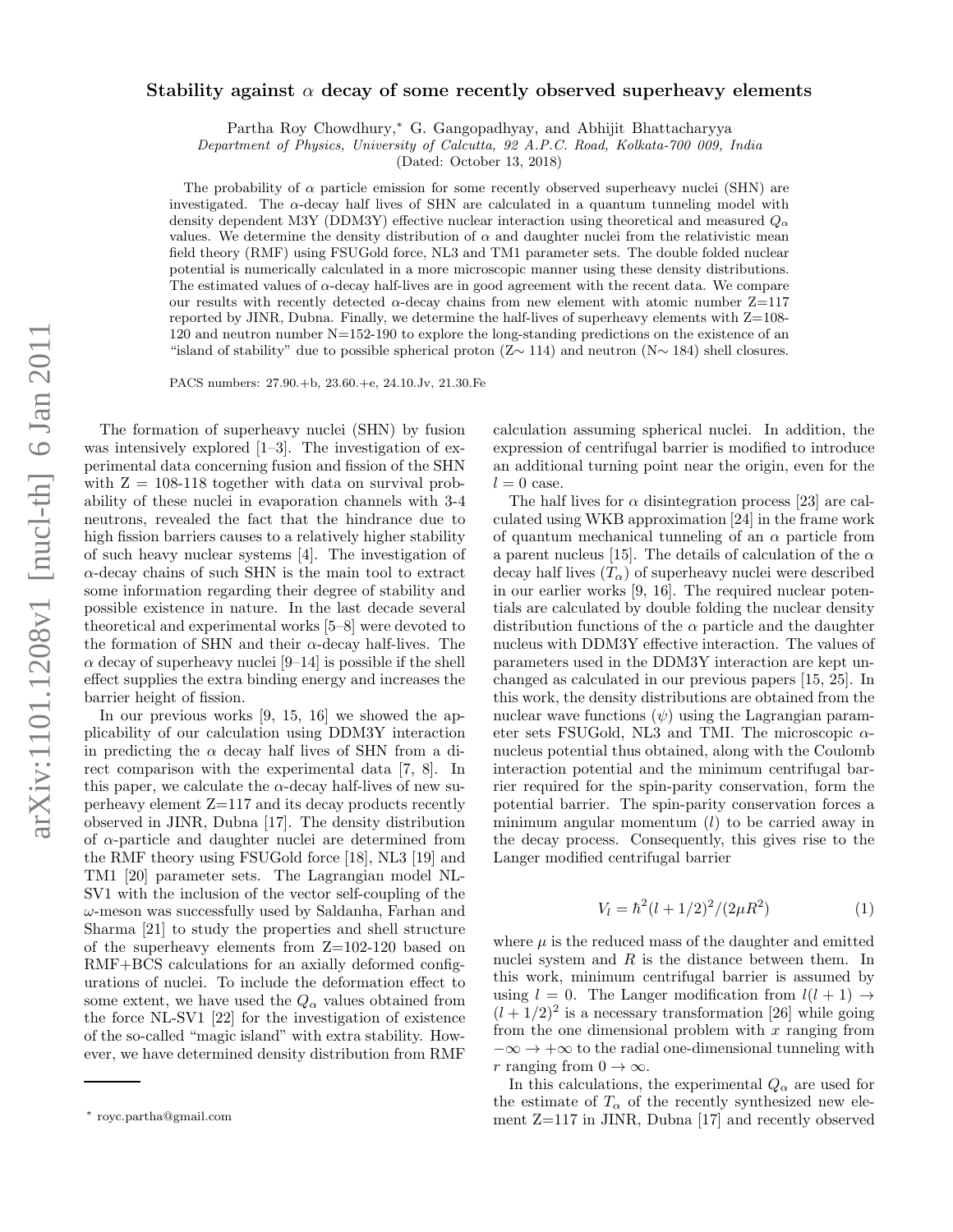decay of <sup>288</sup>,<sup>289</sup>114 in GSI, Darmstadt [27]. The theoretical  $Q_{\alpha}$ -values for the neutron rich isotopes of the elements with even atomic number Z=108-120 are obtained from the force NL-SV1 to search the existence of an "island of stability" surrounded by unstable nuclear systems.

The experimental decay Q values  $(Q_{ex})$  have been obtained from the measured  $\alpha$  particle kinetic energies  $E_{\alpha}$ using the following expression

$$
Q_{ex} = \left(\frac{A_p}{A_p - 4}\right) E_\alpha + \left(65.3 Z_p^{7/5} - 80.0 Z_p^{2/5}\right) \times 10^{-6} \text{ MeV}
$$
\n(2)

where the first term is the standard recoil correction and the second term is an electron shielding correction. The mass and atomic numbers of the parent nucleus are denoted as  $A_p$  and  $Z_p$  respectively. As the  $Q_\alpha$ -value appears inside the exponential integral as well as in denominator of the expression [15] of  $\alpha$  decay half lives, the entire calculation is very sensitive to Q-values.

The RMF theory has successfully described various properties of nuclei from light to superheavy domain. The RMF calculations [28] are used to explore the nature of possible magic numbers using various interactions and it is shown in some calculations that the patterns of single -particle levels are significantly modified in superheavy elements [29]. Being based on the Dirac Lagrangian density  $(\mathcal{L})$ , RMF is particularly suited to investigating these nuclei because it naturally incorporates the spin degrees of freedom. There are different variations of the Lagrangian density and also a number of different parameterizations in RMF namely, FSUGold force, NL3 and TM1 etc. The following Lagrangian density has recently been proposed [18] which involves self-coupling of the vector-isoscalar meson as well as coupling between the vector-isoscalar meson and the vector-isovector meson. The corresponding parameter set is called FSUGold.

$$
\mathcal{L} = \bar{\psi} \left( i \gamma_{\mu} \partial^{\mu} - M_{N} \right) \psi + \frac{1}{2} \left( \partial_{\mu} \sigma \partial^{\mu} \sigma - m_{\sigma}^{2} \sigma^{2} \right) \n- \frac{1}{4} \Omega_{\mu\nu} \Omega^{\mu\nu} + \frac{1}{2} m_{\omega}^{2} \omega_{\mu} \omega^{\mu} - \frac{1}{4} \vec{\rho}_{\mu\nu} \cdot \vec{\rho}^{\mu\nu} \n+ \frac{1}{2} m_{\rho}^{2} \vec{\rho}_{\mu} \cdot \vec{\rho}^{\mu} - \frac{1}{4} A_{\mu\nu} A^{\mu\nu} + g_{\sigma} \bar{\psi} \psi \sigma \n- \bar{\psi} \gamma_{\mu} (g_{\omega} \omega^{\mu} + \frac{g_{\rho}}{2} \vec{\tau} \cdot \vec{\rho}^{\mu} + \frac{e}{2} A^{\mu} (1 + \tau_{3})) \psi \n- \frac{\kappa}{3!} (g_{\sigma} \sigma)^{3} - \frac{\lambda}{4!} (g_{\sigma} \sigma)^{4} + \frac{\zeta}{4!} (g_{\omega}^{2} \omega_{\mu} \omega^{\mu})^{2} \n+ \Lambda_{v} (g_{\rho}^{2} \vec{\rho}_{\mu} \cdot \vec{\rho}^{\mu}) (g_{\omega}^{2} \omega_{\mu} \omega^{\mu}) \quad (3)
$$

where,

$$
A_{\mu\nu} = \partial_{\mu}A_{\nu} - \partial_{\nu}A_{\mu} \tag{4}
$$

$$
\Omega_{\mu\nu} = \partial_{\mu}\omega_{\nu} - \partial_{\nu}\omega_{\mu} \tag{5}
$$

$$
\vec{\rho}_{\mu\nu} = \partial_{\mu}\vec{\rho}_{\nu} - \partial_{\nu}\vec{\rho}_{\mu} - g_{\rho}(\vec{\rho}_{\mu}X\vec{\rho}_{\nu})
$$
(6)

In this work, we determine the density distributions of emitter and daughter nuclei from RMF calculations using three different parameter sets namely, FSUGold force [18], NL3 [19] and TM1 [20].

In this short report, our primary aim is to check the stability of recently discovered [17] new superheavy element with atomic number  $Z=117$  against  $\alpha$ -decay. The two new isotopes <sup>293</sup>117 and <sup>294</sup>117 were recently produced along with 9 more new nuclei as their decay products at JINR, Dubna [17] in fusion reaction between  ${}^{48}Ca$ and <sup>249</sup>Bk. In this work, the  $\alpha$ -decay lifetimes ( $\tau$ ) are determined within a WKB framework using density distributions for daughter and emitted nuclei from RMF calculation. In Table I the experimental  $(\tau^{EXP})$  [17] and theoretical  $\alpha$ -decay lifetimes  $(\tau_{FSUGold}^{M3Y}, \tau_{NLS}^{M3Y}, \tau_{TMI}^{M3Y})$  calculated by using density distributions from FSUGold, NL3 and TM1 parameter sets are compared for <sup>293</sup>,<sup>294</sup>117 and their decay products. In addition, the calculations are also done with theoretical  $Q_{\alpha}$  values used in Ref. [17] based on macroscopic-microscopic calculations of masses of superheavy nuclei [30]. The upper and lower limits of calculated values are arisen due to the error encountered in measured  $Q_{\alpha}$  values. It is clear from Table I that the three sets of calculated  $\alpha$ -decay lifetimes  $\tau_{FSUGold}^{M3Y}$ ,  $\tau_{NL3}^{M3Y}$ ,  $\tau_{TM1}^{M3Y}$  using wave functions from FSUGold, NL3 and TM1 parameter sets respectively with DDM3Y interaction are close to each other. Our calculations using experimental  $Q_{\alpha}$  are in reasonable agreement with experiments for some nuclei like  $^{293}117, {^{285}}113, {^{294}}117, {^{286}}113$ etc. For the rest of the nuclei like  $290115, 282111, 278109,$ <sup>274</sup>107 etc. our calculations are in better agreement with theoretical lifetimes given in Ref.[17]. For example, the calculated lifetimes using FSUGold ( $\sim$  11.3 seconds) is much less than measured lifetimes ( $\sim 1.3$  minutes) for  $274107$ . However, this discrepancy is removed if we employ the  $Q_{\alpha}$  values from Ref.[30]. The data with higher statistics are needed to determine the lifetimes of SHN with a better accuracy.

Recently the  $\alpha$  decay chains from <sup>289</sup>114 and <sup>288</sup>114 are reported by Dullmann et al. [27]. In Table II the calculated  $\alpha$  decay half lives  $(T_{1/2}^{FSUGold}, T_{1/2}^{NL3}, T_{1/2}^{TM1})$ and experimental  $\alpha$  decay half lives  $(T_{1/2}^{EXP})$  are given for comparison. The half lives predicted in this work are in good agreement with the measured values for <sup>289</sup>114 and  $^{281}Ds$ . For nuclei  $^{285}112$  and  $^{288}114$  our calculations are in reasonable agreement with experiments.

Finally, the  $\alpha$ -decay stability of a series of superheavy nuclei with  $Z=108-120$  towards neutron rich domain are investigated by using  $Q_{\alpha}$  values obtained from the force NL-SV1 [21]. The nuclear potential are numerically determined using double folding the DDM3Y interaction with density distribution functions obtained from the FSUGold parameter set. The calculated halflives are shown in Fig. 1 with increasing neutron number  $N=152$ -190 for elements with even atomic number Z=108-114. The half life for any specific element (i.e. for fixed Z) increases with increasing neutron number. This matches the trend of higher stability towards neutron shell closure around N∼ 184 or 186 as predicted by many microscopic calculations. A sharp fall in  $T_{\alpha}$  around N=184 for elements Z=108, 110, 112, 114 may indicate the signature of shell effects around N=184 or 186. A similar trend is ob-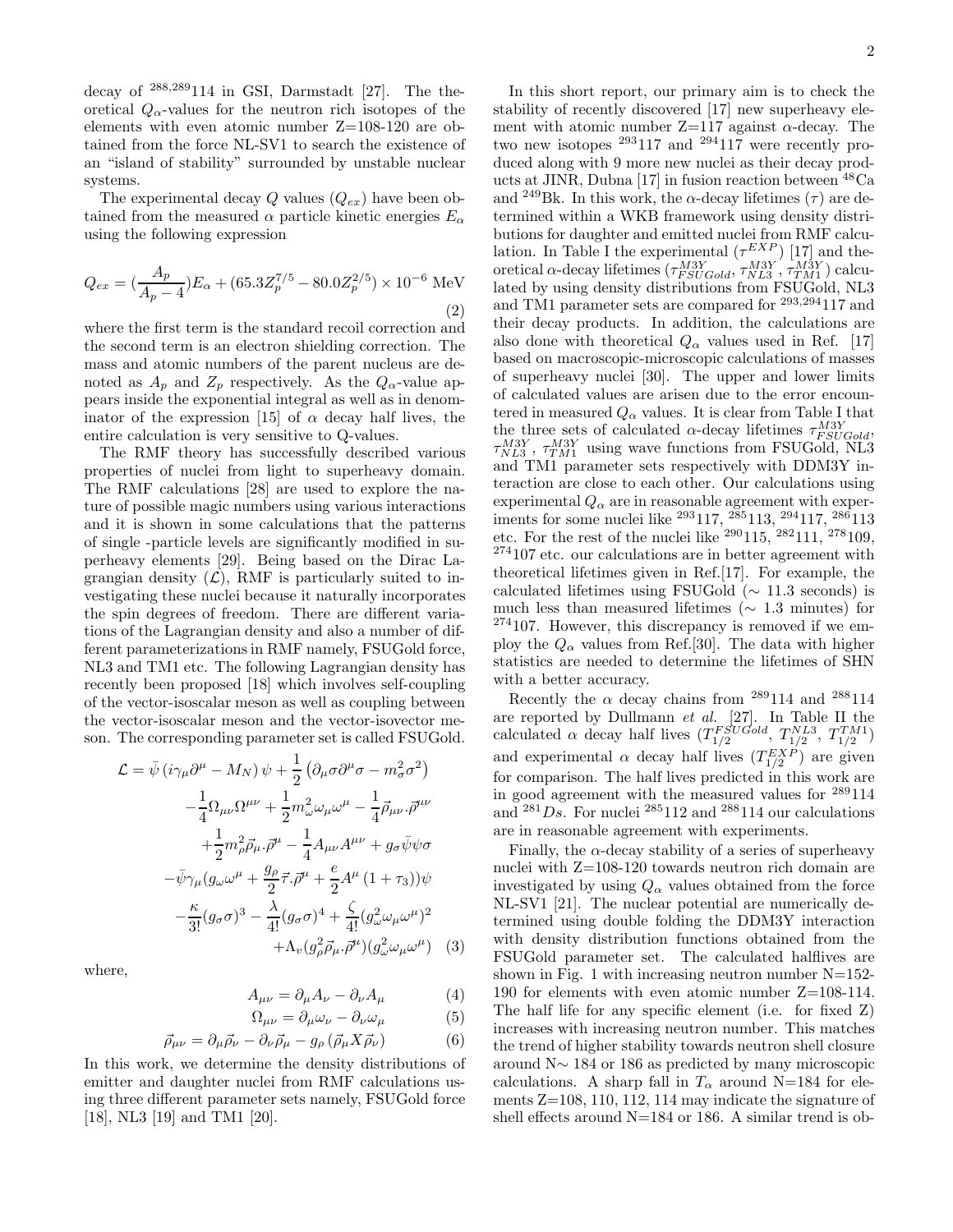

FIG. 1. (Color online) Half lives log  $T_{\alpha}$  (in second) vs. neutron number (N) using density distribution from the force FSUGold and  $Q_{\alpha}$  from NL-SV1 parameter set for Z=108-114

served in Fig. 2 for elements Z=116, 118, 120. However, as the atomic number increases the shell effect seems to be less prominent. For example, the shell effect near N=184 becomes less significant for Z=118 and 120.

In summary, the  $\alpha$ -decay halflives  $T_{\alpha}$  of some recently observed superheavy nuclei are determined in a more microscopic approach using DDM3Y interaction and RMF wave functions obtained from three different parameter sets FSUGold, NL3 and TM1. The calculations are in reasonable agreement with the measured values of  $T_{\alpha}$ . Finally, a thorough investigations are done to search the existence of an "island of stability" in neutron rich domain of superheavy nuclei with Z=108-120 and N=152-190 using the  $Q_{\alpha}$  values from NL-SV1 parameter

[1] V. Yu. Denisov and S. Hofmann, Phys. Rev. C 61, 034606

[2] R. Smolanczuk, Phys. Rev. C **63**, 044607 (2001). [3] V.I. Zagrebaev, Y. Arimoto, M.G. Itkis, and Yu. Ts. Oganessian, Phys. Rev. C 65, 014607 (2001). [4] M.G. Itkis, Yu. Ts. Oganessioan, and V.I. Zagrebaev,

Phys. Rev. C 65, 044602 (2002).

 $(2000)$ .

- [5] Y.K. Gambhir, A. Bhagwat, and M. Gupta, Phys. Rev. C 71, 037301 (2005).
- [6] S. Hofmann and G. Munzenberg, Rev. Mod. Phys. 72, 733 (2000).
- [7] K. Morita et al., J. Phys. Soc. Jpn. 76, No. 4, 045001 (2007).
- [8] Yu.Ts. Oganessian et al., Phys. Rev. C 74, 044602

tron number (N) using density distribution from the force

FSUGold and  $Q_{\alpha}$  from NL-SV1 parameter set for Z=116-120

for his support in this work. The works of A. Bhattacharyya and G. Gangopadhyay are partially supported by UGC (UPE & DRS), CSIR and UGC (DRS) respec-

tively.

FIG. 2. (Color online) Half lives log  $T_{\alpha}$  (in second) vs. neu-

The research work of P. Roy Chowdhury is sponsored by the UGC (No.F.4-2/2006(BSR)/13-224/2008(BSR)) under Dr. D.S. Kothari Postdoctoral Fellowship Scheme. The author (P.R.C.) is thankful to Prof. M.M. Sharma

more light on this issue.

set. It seems from this calculation that the longer lived superheavy nuclei may exist due to shell effect near N∼ 184 with Z=110-114. However, more experimental and theoretical works are needed to be done to shed

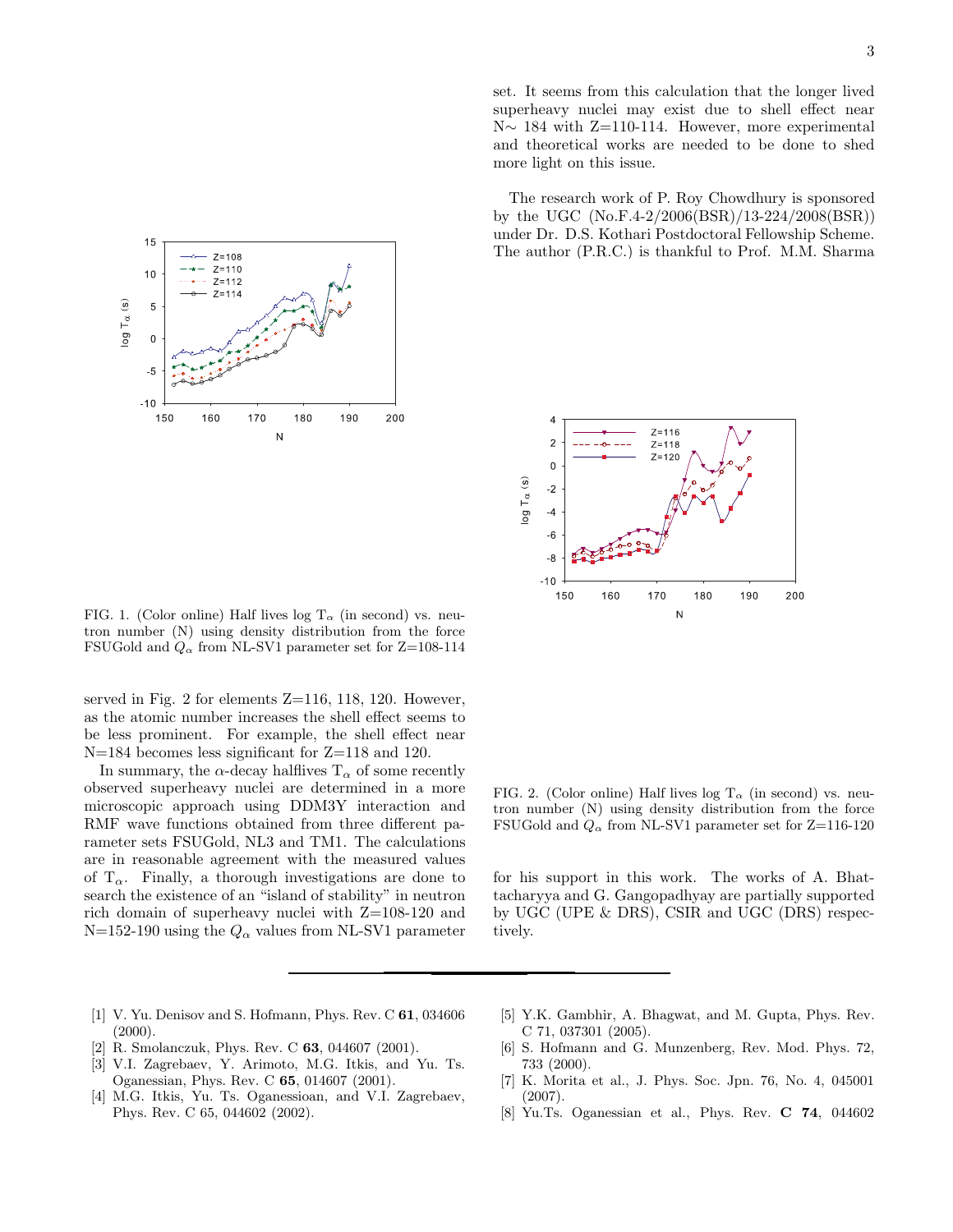TABLE I. Comparisons between observed  $(\tau^{EXP})$  [17] and theoretical (this work)  $\alpha$ -decay lifetimes  $(\tau_{FSUGold}^{M3Y}, \tau_{NLS}^{M3Y}, \tau_{TMI}^{M3Y})$ using measured and calculated  $Q_{\alpha}$  given in Ref.[17]. The calculated  $Q_{\alpha}$  values taken from Ref. [30] are given with single (\*) asterisk symbol. The respective half lives given in Ref.[17] using calculated  $Q_{\alpha}$  are also denoted by single (\*) asterisk symbol.

| Parent           | Ref. [17]                 | Ref. [17]          | Lifetimes             | Lifetimes                 | Lifetimes                    | Lifetimes                    |
|------------------|---------------------------|--------------------|-----------------------|---------------------------|------------------------------|------------------------------|
| ${}^AZ$          | $E_{\alpha}^{expt}$ (MeV) | $Q_{\alpha}$ (MeV) | $\tau^{EXP}$ Ref.[17] | $\tau_{FSUGold}^{M3Y}$    | $\tau_{NL3}^{M3Y}$           | $\tau_{TM1}^{M3Y}$           |
| $\real^{293}117$ | 11.03(8)                  | 11.19(8)           | $21$ ms               | $4.1^{+2.3}_{-1.5}$ ms    | $3.5^{+2.1}_{-1.2}$ ms       | $3.6^{+2.1}_{-1.3}$ ms       |
| $^{293}117$      | $*11.26$                  | 11.42              | $*10$ ms              | 1.2ms                     | 1.0ms                        | 1.0ms                        |
| $^{289}115$      | 10.31(9)                  | 10.46(9)           | $0.32~\mathrm{s}$     | $65^{+47}_{-27}$ ms       | $56^{+40}_{-24}$ ms          | $57^{+41}_{-24}$ ms          |
| $^{289}115\,$    | $*10.48$                  | 10.63              | $*0.22$ s             | 23ms                      | 20ms                         | 20ms                         |
| 285113           | 9.48(11)                  | 9.62(11)           | $7.9~\mathrm{s}$      | $3.0^{+3.4}_{-1.6}$ s     | $2.6^{+2.8}_{-1.4}$ s        | $2.6^{+3.2}_{-1.4}$ s        |
| $^{\rm 285}113$  | 9.74(8)                   | 9.89(8)            | 7.9 s                 | $530^{+366}_{-213}$ ms    | $456^{+312}_{-184}$ ms       | $464^{+317}_{-187}$ ms       |
| $^{\rm 285}113$  | $*9.96$                   | 10.11              | $^*1.2$ s             | 0.13 s                    | 0.11 s                       | 0.11 s                       |
| $^{-294}117$     | 10.81(10)                 | 10.97(10)          | $112$ ms              | $52^{+46}_{-23}$ ms       | $45^{+39}_{-20}$ ms          | $48^{+38}_{-22}$ ms          |
| $^{294}117$      | $*11.00$                  | 11.16              | $*45$ ms              | 18ms                      | 15ms                         | 16ms                         |
| $\real^{290}115$ | 9.95(40)                  | 10.10(10)          | $0.023$ s             | $2.43_{-2.24}^{+33.18}$ s | $2.09_{-1.93}^{+28.41}$ s    | $2.13_{-1.96}^{+28.89}$ s    |
| $^{290}115$      | $*10.23$                  | 10.38              | $^*1.0$ s             | 0.40 s                    | $0.34\ s$                    | 0.35 s                       |
| $^{\rm 286}113$  | 9.63(10)                  | 9.77(10)           | $28.3~\mathrm{s}$     | $4.2^{+4.0}_{-2.0}$ s     | $3.6^{+3.4}_{-1.8}$ s        | $3.6^{+3.5}_{-1.7}$ s        |
| $^{286}113$      | $*9.56$                   | 9.70               | $*16s$                | $6.7\ s$                  | $5.7\ s$                     | 5.8s                         |
| $^{\rm 282}111$  | 9.00(10)                  | 9.13(10)           | $0.74$ s              | $70.1^{+77.3}_{-35.9}$ s  | $59.95_{-30.79}^{+66.01}\ s$ | $60.91^{+67.05}_{-31.27}\ s$ |
| $^{282}111$      | $*9.43$                   | 9.57               | $*8.1$ s              | 3.4s                      | 2.9 s                        | 3.0 s                        |
| $^{278}109$      | 9.55(19)                  | 9.70(19)           | 11.0 s                | $0.3^{+0.8}_{-0.2}$ s     | $0.3^{+0.6}_{-0.2} s$        | $0.3^{+0.7}_{-0.2}$ s        |
| $^{278}109\,$    | $*9.14$                   | 9.28               | $^*13s$               | $5.0\ s$                  | $4.3\ s$                     | $4.3\ s$                     |
| 274107           | 8.80(10)                  | 8.94(10)           | $1.3~\mathrm{min}$    | $11.3^{+12.1}_{-5.9}$ s   | $9.6^{+10.4}_{-5.0} s$       | $9.7^{+10.5}_{-5.0}$ s       |
| $^{274}107\,$    | $*8.43$                   | 8.56               | $^*7.4~\mathrm{min}$  | $3.02 \; min$             | $2.57 \; min$                | $2.62 \, min$                |

TABLE II. Comparisons between observed [27] and theoretical (this work)  $\alpha$ -decay half lives  $(T_{1/2}^{FSUGold}, T_{1/2}^{NLS}, T_{1/2}^{TM1})$  using measured  $Q_{\alpha}$  [27].

| Parent      | Ref. [27]                 | Ref. [27]          | Halflives                | Halflives                  | Halflives                 | Halflives                 |  |
|-------------|---------------------------|--------------------|--------------------------|----------------------------|---------------------------|---------------------------|--|
| ${}^AZ$     | $E_{\alpha}^{expt}$ (MeV) | $Q_{\alpha}$ (MeV) | $T_{1/2}^{EXP}$ Ref.[27] | $T_{1/2}^{FSUGold}$        | $T_{1/2}^{NL3}$           | $T_{1/2}^{TM1}$           |  |
| $^{289}114$ | 9.87(3)                   | 10.06(3)           | $0.97^{+0.97}_{-0.32}$ s | $0.35^{+0.08}_{-0.06}$ s   | $0.33^{+0.07}_{-0.06}$ s  | $0.31^{+0.07}_{-0.05}$ s  |  |
| $^{285}112$ | 9.21(3)                   | 9.39(3)            | $30^{+30}_{-10} s$       | $6.40^{+1.48}_{-1.20}$ s   | $6.05_{-1.13}^{+1.41} s$  | $5.65_{-1.05}^{+1.31}$ s  |  |
| $^{281}Ds$  | 8.73(3)                   | 8.90(3)            | $140^{+510}_{-90} s$     | $43.61^{+10.67}_{-8.60}$ s | $39.18^{+9.66}_{-7.67}$ s | $38.08^{+9.39}_{-7.45}$ s |  |
| $^{288}114$ | 9.95(3)                   | 10.14(3)           | $0.47^{+0.24}_{-0.12}$ s | $0.09^{+0.01}_{-0.02}$ s   | $0.08^{+0.02}_{-0.01}$ s  | $0.08^{+0.01}_{-0.02}$ s  |  |

(2006); see references therein.

- [9] P. Roy Chowdhury, C. Samanta and D.N. Basu, Atom. Dat. Nucl. Dat. Tables 94, 781-806 (2008) .
- [10] D.N. Poenaru, I-H. Plonski, and Walter Greiner, Phys. Rev. C 74, 014312 (2006).
- [11] Madhubrata Bhattacharya and G. Gangopadhyay, Phys. Rev. C 77, 047302 (2008).
- [12] G. Gangopadhyay, J. Phys. G: Part. Nucl. Phys 36, 095105 (2009).
- [13] D.S. Delion, R. J. Liotta and R. Wyss, Phys. Rev. C 76, 044301 (2007).
- [14] H.F. Zhang and G. Royer, Phys. Rev. C 76, 047304 (2007).
- [15] P. Roy Chowdhury, C. Samanta and D.N. Basu, Phys. Rev. C 73, 014612 (2006).
- [16] P. Roy Chowdhury, C. Samanta and D.N. Basu, Phys. Rev. C 77, 044603 (2008).
- [17] Yu. Ts. Oganessian et al., Phys. Rev. Lett. 104, 142502 (2010).
- [18] J. Piekarewicz and B.G. Todd-Rutel, Phys. Rev. Lett. 95, 122501 (2005).
- [19] G.A. Lalazissis, J. König, and P. Ring, Phys. Rev C55, 540 (1997).
- [20] Y. Sugahara and H. Toki, Nucl. Phys. A579, 557 (1994).
- [21] A.A. Saldanha, A.R. Farhan, M.M. Sharma, J. Phys. G: Nucl. Part. Phys. 36, 115103 (2009).
- [22] M.M. Sharma, A.R. Farhan and S. Mythili, Phys. Rev. C 61, 054306 (2000).
- [23] K.P. Santhosh, Jayesh George Joseph, and Sabina Sahadevan, Phys. Rev. C 82, 064605 (2010).
- [24] L. D. Landau and L. M. Lifshitz, Quantum Mechanics: Non-Relativistic Theory (Butterworth-Heinemann); 3 edition (1981).
- [25] D.N. Basu, P. Roy Chowdhury, C. Samanta, Nucl. Phys.